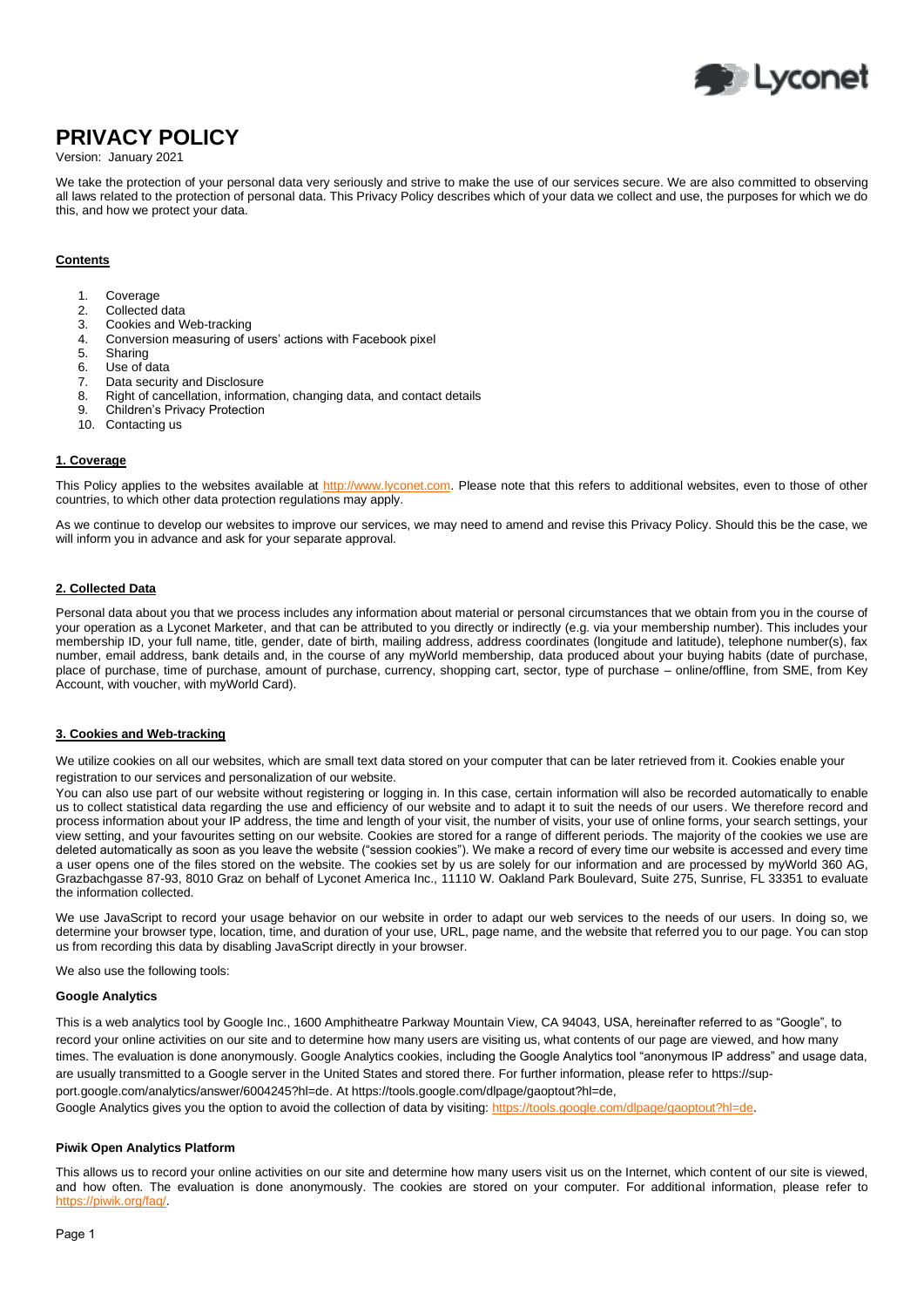

## **Google AdWords**

This is used to record website visits for advertising purposes (remarketing) in Google and in the Display Network. When you visit a website, your browser saves cookies that allow you to be recognized as a visitor when you visit websites that belong to Google's advertising network. On these pages, ads that relate to content that you previously viewed on other websites that use Google's remarketing function can be presented to you as a visitor. You can opt out of data collection by Google AdWords on the website http://www.google.com/settings/ads.

## **Conversion Tracking from Google AdWords**

By using Conversion Tracking from Google AdWords, we generate conversion statistics that measure the effectiveness of our online advertising campaigns. Cookies for conversion tracking occur when a user clicks on one of the ads placed by Google. According to the data protection regulations from Google no personal data would be processed. If you do not want to be tracked, you could disable this use by deactivating cookies of the Google Conversion Tracking through the settings of your browser.

#### **Salesforce Marketing Cloud**

By using Salesforce Marketing Cloud, we record your behavior on our website for the optimization of our offer. With this information, we determine how many users visit us on the internet and how often specific content is seen. This evaluation occurs anonymously, and it is automatically applied through predictive intelligence to the improved offer representation. With registered members, the users' related behaviors on the website are recorded for the improvement of the users' experience and are used for the display of relevant contents. Cookies of salesforce are usually transmitted and stored to a salesforce server in the United States.

#### **Microsoft Application Insights**

Application Insights is a service from Microsoft that enables us to monitor and improve the performance and usability of the Website. The service stores and analyses anonymised telemetry data (Number of pageviews, page load times, exceptions encountered and tracing of AJAX dependencies). The cookies (-ai\_user, ai\_session) are usually transmitted to a Microsoft server in the USA and stored there.

#### **Hotjar**

We collect non-personal information, including standard internet log information and details of your behavioural patterns when you visit our website. This is done to enable us to provide you with a better user experience, to identify preferences, to diagnose technical problems, to analyse trends and to improve our website.

The following information may be collected related to your device and browser: device's IP address (captured and stored in an anonymized form), device screen resolution, device type (unique device identifiers), operating system, and browser type, geographic location (country only), preferred language used to display our website. The following information is collected related to your user interaction: mouse events (movements, location and clicks), keypresses.

For a sampling of visitors, Hotjar also records information which is collected from our website: referring URL and domain, pages visited, geographic location (country only), preferred language used to display our website, date and time when the website pages were accessed.

You may opt-out from having Hotjar collect your information when visiting our website at any time by visiting the [Opt-out](https://www.hotjar.com/opt-out) page https://www.hotjar.com/opt-out and clicking 'Disable Hotjar'.

#### **Functional Cookies**

Due to the dynamic structure of our website, additional cookies only for short-term use may be used, particularly for temporary promotions. These cookies are not personalized, but are exclusively functional in nature. To offer you full transparency, we use an external provider who regularly checks our websites and the respective active list can be pulled up [here.](https://l.mwscdn.io/large/download/public/agreements/linksprivacypolicy/privacy_policy_functional_cookies.pdf)

Please take into consideration that the standard internet browsers accept the use of cookies according to their settings standards. You could set your browser to decline the use of all or specific cookies or even to be asked to agree prior to the use of a new cookie. Most of browsers offer this option under the "Help" bar on your menu. There you may also learn how to delete all cookies that have been already recorded. Please be aware that there is a chance that you may not use all of our website functions if you don't accept the use of any cookies. By using our website, you agree to the use of the above-mentioned cookies.

#### **4. Conversion Measuring of Users' Actions with Facebook Pixel**

With your consent, we use the "Facebook Pixel" by Facebook Inc., 1601 S. California Ave., Palo Alto, CA 94304, USA ("Facebook") on our website. This is a cookie, i.e. a small text file that is stored on your computer and can be accessed again later. With its help, actions of users can be tracked after they have seen or clicked on a Facebook ad. This allows us to track the effectiveness of Facebook ads for statistical and market research purposes. The data collected in this way is anonymous to us, in other words, it does not provide any information on the identity of the users. However, the data is stored and processed by Facebook, so that a connection to the respective user profile is possible and Facebook can use the data for its own advertising purposes, according to the Facebook Data Policy (https://www.facebook.com/about/privacy/). You can allow Facebook and its partners to display ads on and off Facebook. A cookie may also be stored on your computer for these purposes. By using the website, you agree to the use of the visitor action pixel.

#### **You may withdraw your consent to use the visitor action pixel at any time. If you wish to withdraw your consent, please send a written declaration (by letter or e-mail) to the following address:**

Lyconet America Inc. 11110 W. Oakland Park Boulevard, Suite 275 Sunrise, FL 33351 Email[: international@lyconet.com](mailto:international@lyconet.com)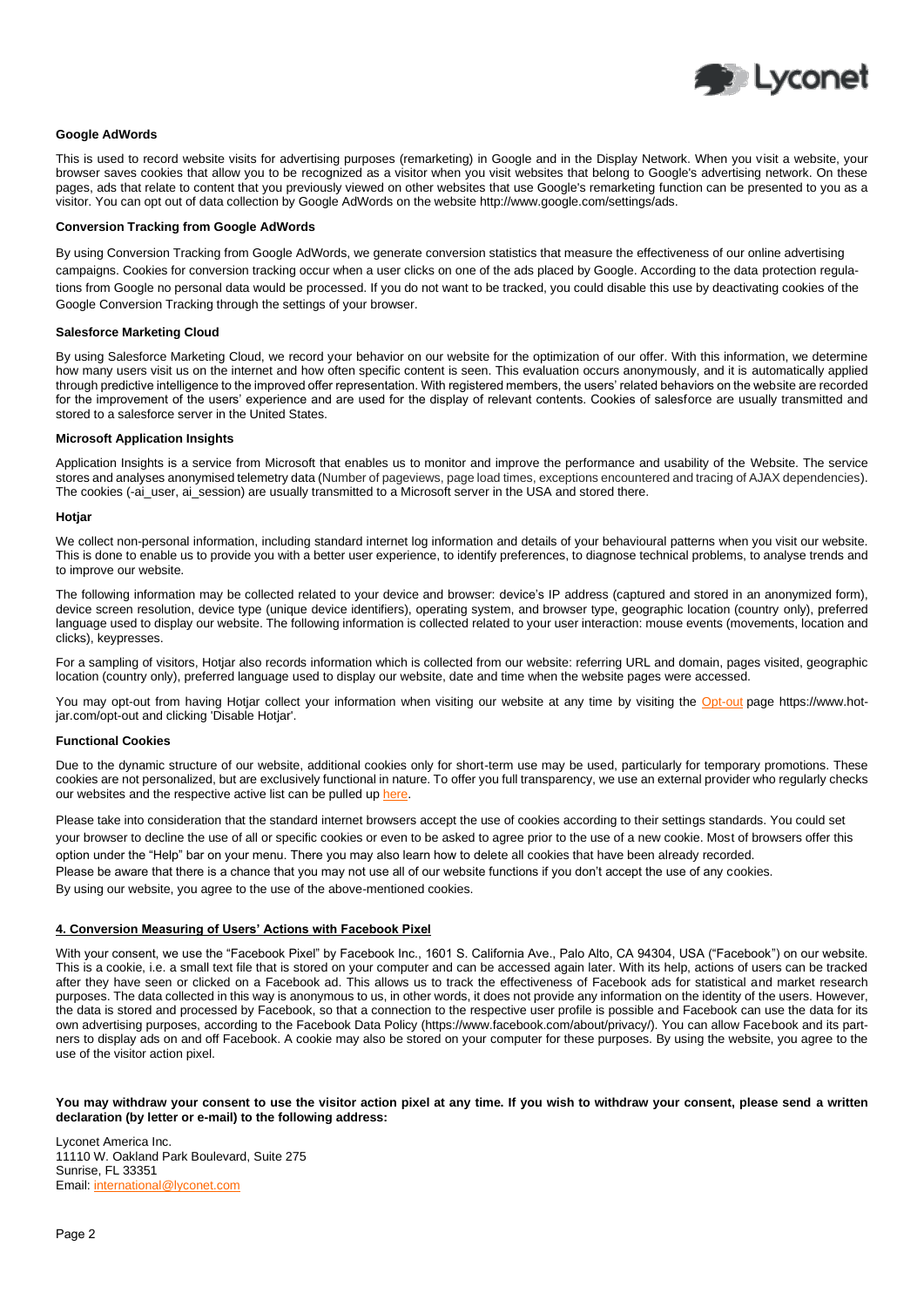

# **5. Sharing**

The website contains "Share" buttons for the social networks **Twitter Inc.**, 795 Folsom St., Suite 600, San Francisco, CA 94107, USA, **XING**, which is operated by XING AG, Dammtorstrasse 30, 20354 Hamburg, Germany, **LinkedIn** Corporation, 2029 Stierlin Court, Mountain View, CA 94043, USA, and **Facebook**, 1601 South California Avenue, Palo Alto, CA 94304, USA. In addition, there is also a "Share" button for e-mail. The "Share" buttons can be recognised by their respective logos.

All "Share" buttons are set up in compliance with data protection requirements. A direct connection between your browser and the server of the operator of the respective social network is established only when you click on the respective "Share" button on this website (and only then). According to the operators of the social networks mentioned, no personal data is collected by the social networks without a click on the respective "Share" button. Only data of logged-in members, including the IP address, is collected and processed. If you do not wish to associate your visit to our website with your user account of the respective social network, please log out of the user account of that social network.

Here we wish to point out that, as the provider of the website, we do not receive any information regarding the content of the data transmitted and its use by the social networks. For more information about the use of data by the social media networks, please refer to the privacy policies of the social networks mentioned.

## **6. Use of Data**

We use your personal data only in compliance with legal regulations. We collect and process the personal data that you provide to us when you register as a Lyconet Marketer and in the course of your activity in connection with the Marketing Agency, solely as part of our fulfilment of our contractual obligations to you, and furthermore, only in cases where you expressly give us your consent.

We use your personal data to communicate with you, in order to verify your identity, to provide you with your personal Login area on our website, to handle your inquiries and orders, and to provide you with our services. Furthermore, we use your data to determine the compensations due to you as a result of your activity in connection with the Marketing Agency and to allocate them to you.

If you have also given us your separate consent to do so, we will also use your data to inform you of offers and promotions by our Loyalty Merchants, for example.You can revoke this consent at any time, whereby the revocation makes the further processing for the future inadmissible.

We store your personal and company-related data as long as there is a business relationship with you and, furthermore if there are legally standardized longer retention periods or if we need the data in the context of an official procedure.

## **7. Data Security and Disclosure**

To protect your data, we use measures that include encryption for data transmission (SSL encryption), firewalls, hacker defence programs, and other state-of-the-art security measures. For e-mail communication, we can only guarantee the security of the data according to the current state of the art.

Your data is basically used by Lyconet America Inc. as the contractual partner of the members that use myWorld 360 AG and myWorld America Inc. as their service provider. However, your personal data may be shared with / passed on to certain service providers listed below and within the myWorld Group, Lyconet Group and Lyoness Group.

We use certain service providers to handle our services, to communicate with members, and to manage our online presence. We certify that we have selected these service providers carefully to ensure that the data is processed lawfully and securely. In addition, we have also obligated the service providers to use your personal data only according to our instructions for specific purposes and in accordance with the U.S. data protection regulations. Any other use of the data by these service providers is excluded.

For purchases made on the website, the following data may be passed on to the payment service provider named in the respective payment process using the 3D Secure v2 process as part of fraud prevention when a selected payment method is processed by an external payment service provider: First name and last name, birthday, gender, last date on which changes were made to the member ID (limited to billing and delivery address changes), changes to account data or user data, registration date, whether a password for the member ID exists and when the password was last changed, data on purchasing activity on our website (number of payment attempts in the last 24 hours, number of payment attempts in the last year, number of purchases in the last 6 months), company data (company wording and tax identification number), contact data (email address, cell phone number, telephone number).

In addition, we will share your personal data while ensuring the required data security measures within the Lyconet Group, provided that this is necessary for the purpose of electronic processing and management or for the provision of a specific service for you. The companies of the Lyconet Group are also obligated to us to use your personal data only for the specific purpose in each case and according to the U.S. data protection regulations. In particular, the services concerned include contacting by electronic messages (e.g. e-mail, SMS, or push notification), by fax, by telephone, or by letter informing about products and promotions of the Loyalty Merchant, identifying offers that suit your interests, conducting satisfaction surveys, operating hotlines, and processing transactions.

At the point of registration, by clicking on the submit button, you agree to the Terms of Use and this Privacy Policy and you authorize the Lyconet Group to contact you at the telephone or mobile number that you entered regarding the Marketing Agency using automated telephone technology, including auto-dialers, pre-recorded messages, and text messages, even if your telephone or mobile number is currently listed on any state, federal, or corporate "Do Not Call" list, and you are not required to give your consent as a condition of membership.

By submitting your telephone or mobile phone number, you consent to receive text message alerts from Lyconet Group containing product and event information, products tips or promotions that may be sent using automatged dialing systems ("Text Messages"). Your consent to receive Text Messages is not otherwise required to purchase any goods or services from us. You may not consent to receive Text Messages on behalf of someone else or provide someone else's phone number. You agree to enter into, sign and receive your consent to receive Text Messages electronically.